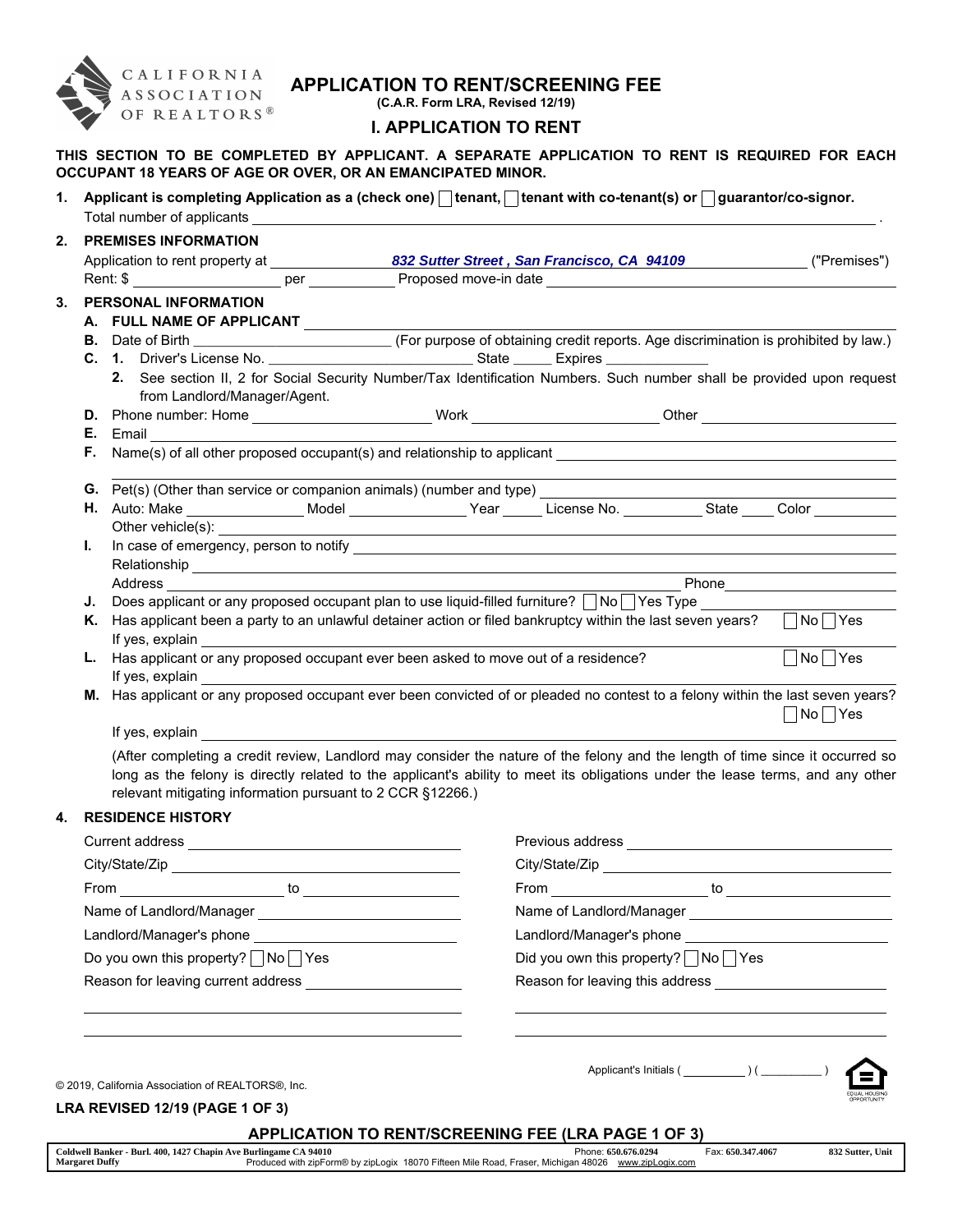### 5. EMPLOYMENT AND INCOME HISTORY

| Current employer                  | Previous employer                 |
|-----------------------------------|-----------------------------------|
| Current employer address          | Prev. employer address            |
| From<br>То                        | From<br>To                        |
| Supervisor                        | Supervisor                        |
| Supervisor phone                  | Supervisor phone                  |
| Employment gross income \$<br>per | Employment gross income \$<br>per |
| Other income info                 | Other income info                 |

#### 6. CREDIT INFORMATION

| Name of creditor    | Account number | Monthly payment | Balance due     |
|---------------------|----------------|-----------------|-----------------|
|                     |                |                 |                 |
|                     |                |                 |                 |
|                     |                |                 |                 |
| Name of bank/branch | Account number | Type of account | Account balance |
|                     |                |                 |                 |
|                     |                |                 |                 |

#### 7. PERSONAL REFERENCES

|       | Name                       | Address                |            |  |
|-------|----------------------------|------------------------|------------|--|
|       | Phone                      | Length of acquaintance | Occupation |  |
| Name  |                            | Address                |            |  |
| Phone |                            | Length of acquaintance | Occupation |  |
| 8.    | <b>NEAREST RELATIVE(S)</b> |                        |            |  |
|       | Name                       | Address                |            |  |
|       | Phone                      | Relationship           |            |  |
| Name  |                            | Address                |            |  |
|       | Phone                      | Relationship           |            |  |

9. Applicant understands and agrees that: (i) this is an application to rent only and does not guarantee that applicant will be offered the Premises; (ii) Landlord or Manager or Agent may receive more than one application for the Premises and, will select the best qualified applicant; and (iii) Applicant will provide a copy of applicant's driver's license or other acceptable identification upon request.

Applicant represents the above information to be true and complete, and hereby authorizes Landlord or Manager or Agent to: (i) verify the information provided; (ii) obtain a credit report on applicant; and (iii) obtain an "Investigative Consumer Report" ("ICR") on and about applicant. An ICR may include, but not be limited to, criminal background checks, reports on unlawful detainers, bad checks, fraud warnings, and employment and tenant history. By signing below, you also acknowledge receipt of the attached NOTICE REGARDING BACKGROUND INVESTIGATION PURSUANT TO CALIFORNIA LAW (C.A.R. form BIRN).

- □ Please check this box if you would like to receive, at no charge, a copy of an ICR or consumer credit report if one is obtained by the Landlord/Manager/Agent whenever you have a right to receive such a copy under California law.
- 10. Applicant further authorizes Landlord or Manager or Agent to disclose information to prior or subsequent owners and/or agents with whom applicant has had, or intends to have, a rental relationship.

If application is not fully completed, or if section II, 2 is applicable and the application is received without the full screening fee: (i) the application will not be processed, and (ii) the application and any portion of the screening fee paid will be returned.

| Applicant Signature                                                           |      |  |       | Time |
|-------------------------------------------------------------------------------|------|--|-------|------|
| Return your completed application and any applicable fee not already paid to: |      |  |       |      |
| Address                                                                       | Citv |  | State | Zin  |



LRA REVISED 12/19 (PAGE 2 OF 3)

APPLICATION TO RENT/SCREENING FEE (LRA PAGE 2 OF 3)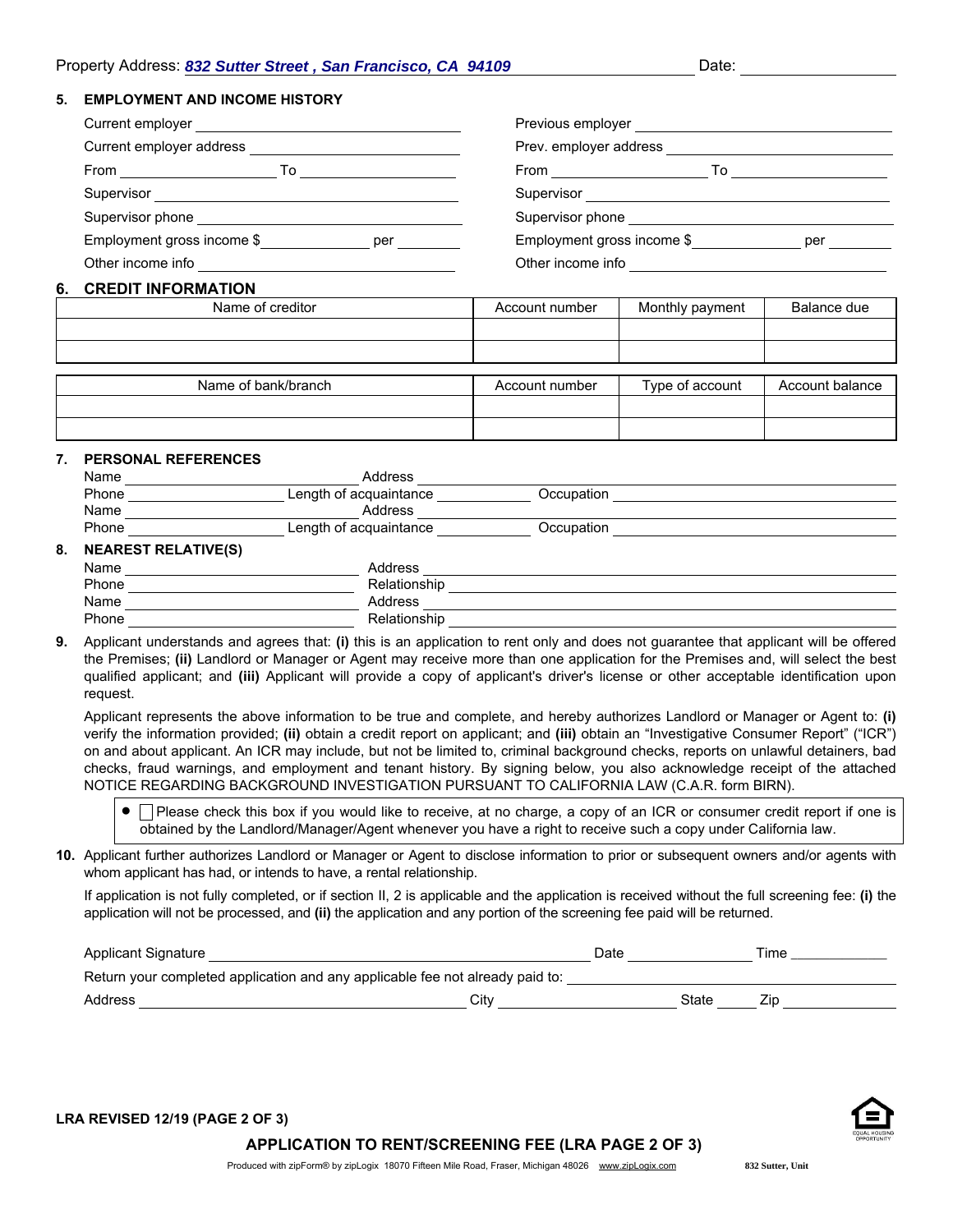.

# II. SCREENING FEE

### THIS SECTION TO BE COMPLETED BY LANDLORD, MANAGER OR AGENT.

1. Applicant will provide screening information and fee directly to Landlord/Manager/Agent's authorized screening service at

| OR 2. | inflation calculator is available on the Bureau of Labor Statistics website, www.bls.gov.)       | $\Box$ Applicant has paid a nonrefundable screening fee of \$ $\Box$ __________________, applied as follows: (The screening fee<br>may not exceed \$30.00, adjusted annually from 1-1-98 commensurate with the increase in the Consumer Price Index. A CPI |                     |                                     |
|-------|--------------------------------------------------------------------------------------------------|------------------------------------------------------------------------------------------------------------------------------------------------------------------------------------------------------------------------------------------------------------|---------------------|-------------------------------------|
|       | \$                                                                                               | for credit reports prepared by                                                                                                                                                                                                                             | <b>Credit Karma</b> |                                     |
|       | \$.                                                                                              | for                                                                                                                                                                                                                                                        |                     | (other out-of-pocket expenses); and |
|       | \$.<br>Applicant Social Security Number/Tax Identification Number:                               |                                                                                                                                                                                                                                                            |                     |                                     |
|       |                                                                                                  | The undersigned has read the foregoing and acknowledges receipt of a copy.                                                                                                                                                                                 |                     |                                     |
|       | <b>Applicant Signature</b>                                                                       |                                                                                                                                                                                                                                                            |                     | Date                                |
|       | If 2 is selected, the undersigned has $\Box$ has not received the screening fee indicated above. |                                                                                                                                                                                                                                                            |                     |                                     |
|       |                                                                                                  |                                                                                                                                                                                                                                                            | DRE Lic. #          |                                     |

Reviewed by Date

© 2019, California Association of REALTORS®, Inc. United States copyright law (Title 17 U.S. Code) forbids the unauthorized distribution, display and reproduction of this form, or any portion thereof, by photocopy machine or any other means, including facsimile or computerized formats. THIS FORM HAS BEEN APPROVED BY THE CALIFORNIA ASSOCIATION OF REALTORS®. NO REPRESENTATION IS MADE AS TO THE LEGAL VALIDITY OR ACCURACY OF ANY PROVISION IN ANY SPECIFIC TRANSACTION. A REAL ESTATE BROKER IS THE PERSON QUALIFIED TO ADVISE ON REAL ESTATE TRANSACTIONS. IF YOU DESIRE LEGAL OR TAX ADVICE, CONSULT AN APPROPRIATE PROFESSIONAL. This form is made available to real estate professionals through an agreement with or purchase from the California Association of REALTORS®. It is not intended to identify the user as a REALTOR®. REALTOR® is a registered collective membership mark which may be used only by members of the NATIONAL ASSOCIATION OF REALTORS® who subscribe to its Code of Ethics.



Published and Distributed by: REAL ESTATE BUSINESS SERVICES, LLC.

*a subsidiary of the CALIFORNIA ASSOCIATION OF REALTORS®*

525 South Virgil Avenue, Los Angeles, California 90020

LRA REVISED 12/19 (PAGE 3 OF 3)

# APPLICATION TO RENT/SCREENING FEE (LRA PAGE 3 OF 3)

Produced with zipForm® by zipLogix 18070 Fifteen Mile Road, Fraser, Michigan 48026 www.zipLogix.com

**832 Sutter, Unit**